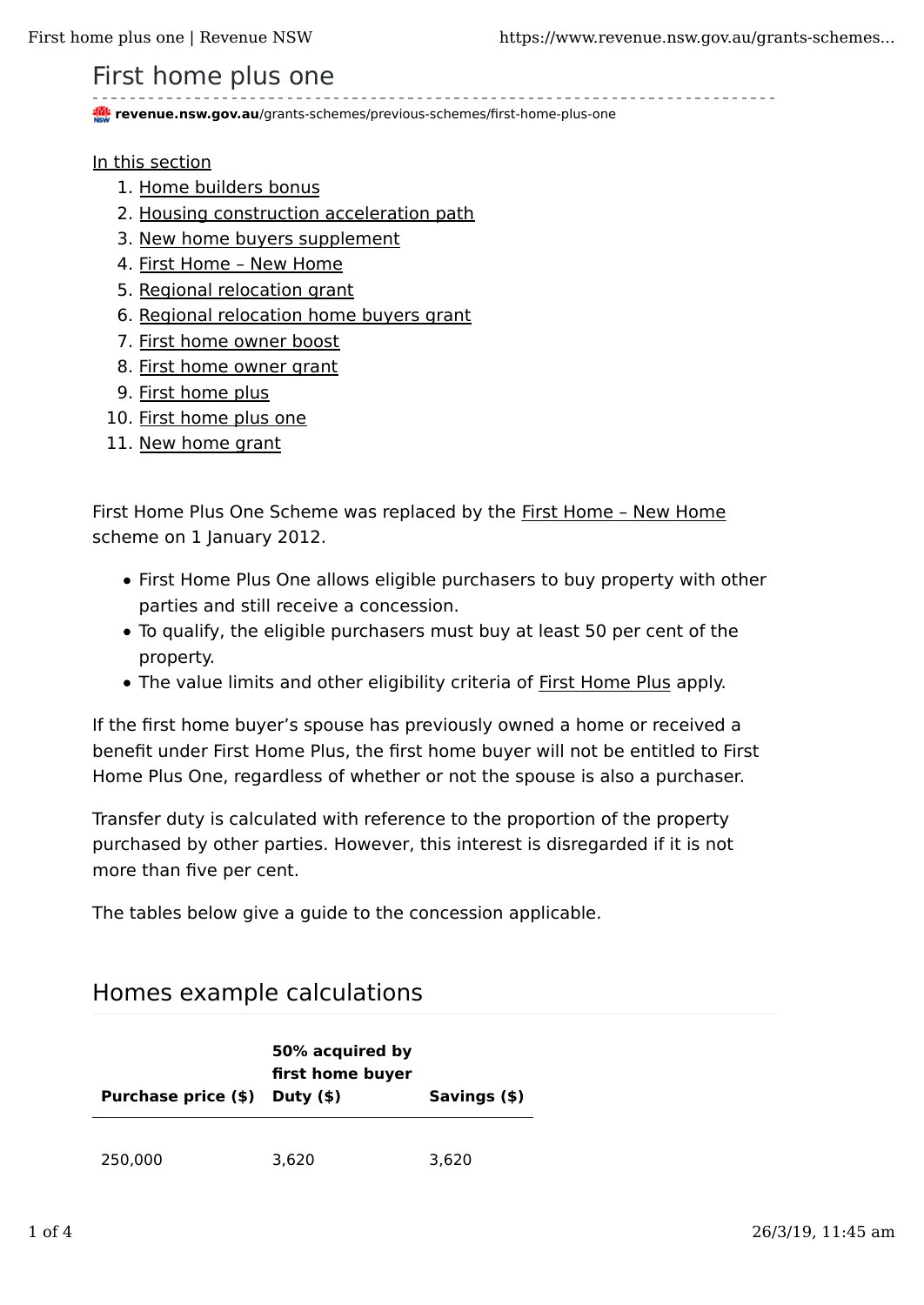First home plus one | Revenue NSW https://www.revenue.nsw.gov.au/grants-schemes...

| $\frac{1}{100}$ plus one   revenue 1991 | 50% acquired by                                        | ոււթշ        |
|-----------------------------------------|--------------------------------------------------------|--------------|
| Purchase price (\$) Duty (\$)           | first home buyer                                       | Savings (\$) |
| 300,000                                 | 4,495                                                  | 4,495        |
| 350,000                                 | 5,620                                                  | 5,620        |
| 400,000                                 | 6,745                                                  | 6,745        |
| 450,000                                 | 7,870                                                  | 7,870        |
| 500,000                                 | 8,995                                                  | 8,995        |
| 525,000                                 | 12,369                                                 | 6,746        |
| 550,000                                 | 15,743                                                 | 4,498        |
| 575,000                                 | 19,116                                                 | 2,249        |
| <b>Purchase price (\$)</b>              | 90% acquired by<br>first home buyer<br>Duty $($ \$ $)$ | Savings (\$) |
| 250,000                                 | 724                                                    | 6,516        |
| 300,000                                 | 899                                                    | 8,091        |
| 350,000                                 | 1,124                                                  | 10,166       |
| 400,000                                 | 1,349                                                  | 12,141       |
| 450,000                                 | 1,574                                                  | 14,166       |
| 500,000                                 | 1,799                                                  | 16,191       |
|                                         |                                                        |              |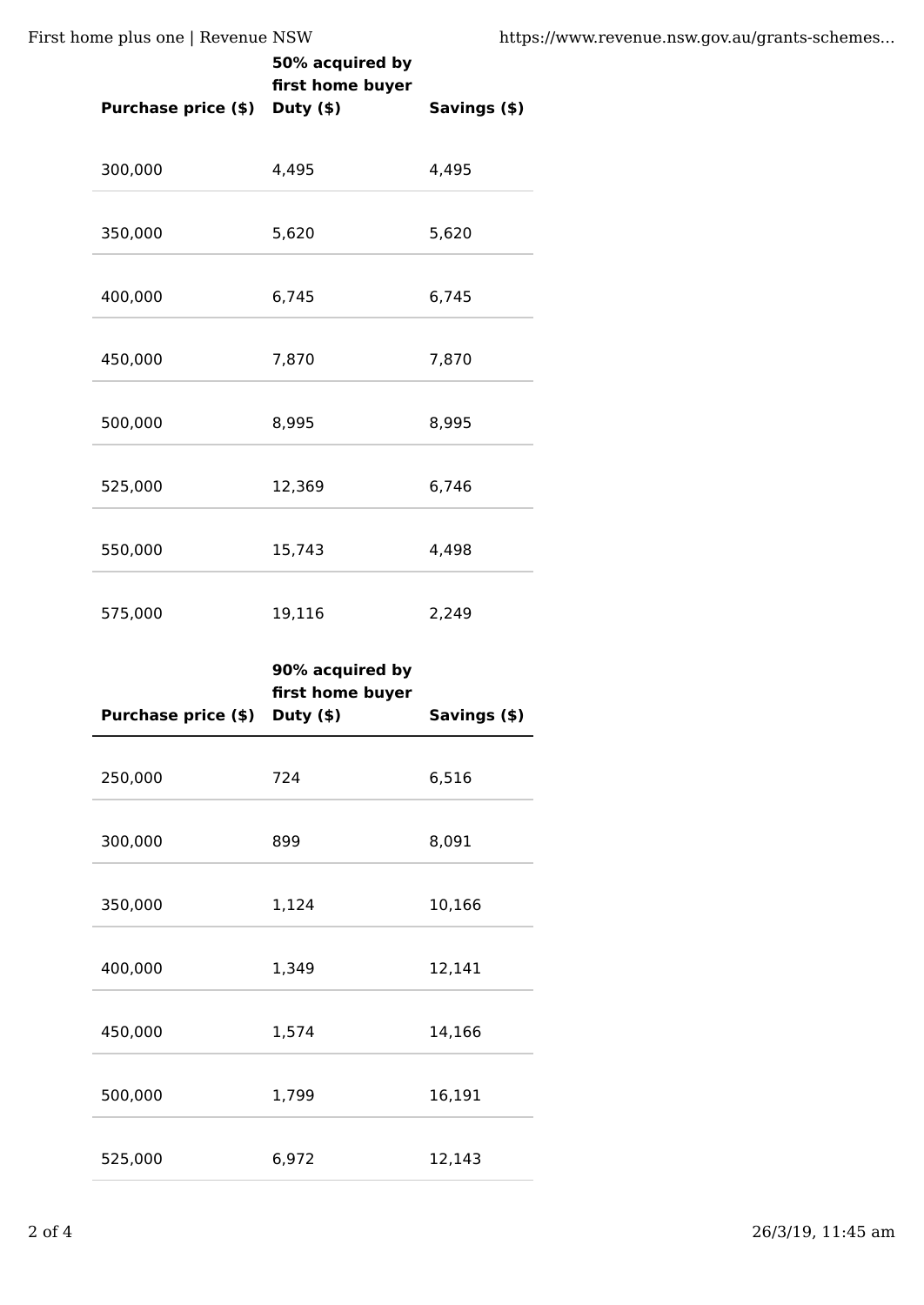First home plus one | Revenue NSW https://www.revenue.nsw.gov.au/grants-schemes...

| <b>Purchase price (\$)</b> | 90% acquired by<br>first home buyer<br>Duty $($ \$ $)$ | Savings (\$) |
|----------------------------|--------------------------------------------------------|--------------|
| 550,000                    | 12,145                                                 | 8.096        |
| 575,000                    | 17,317                                                 | 4.048        |

# Vacant land example calculations

| 100,000 | 995    | 995   |
|---------|--------|-------|
| 200,000 | 2,745  | 2,745 |
| 300,000 | 4,495  | 4,495 |
| 340,000 | 7,493  | 3,297 |
| 380,000 | 10,491 | 2,099 |
| 420,000 | 13,489 | 901   |

### **Purchase price (\$) 90% acquired by first home buyer Duty (\$) Savings (\$)**

| 100,000 | 199   | 1,79  |
|---------|-------|-------|
| 200,000 | 549   | 4,941 |
| 300,000 | 899   | 8,091 |
| 340,000 | 4,855 | 5,935 |
| 380,000 | 8,812 | 3,778 |